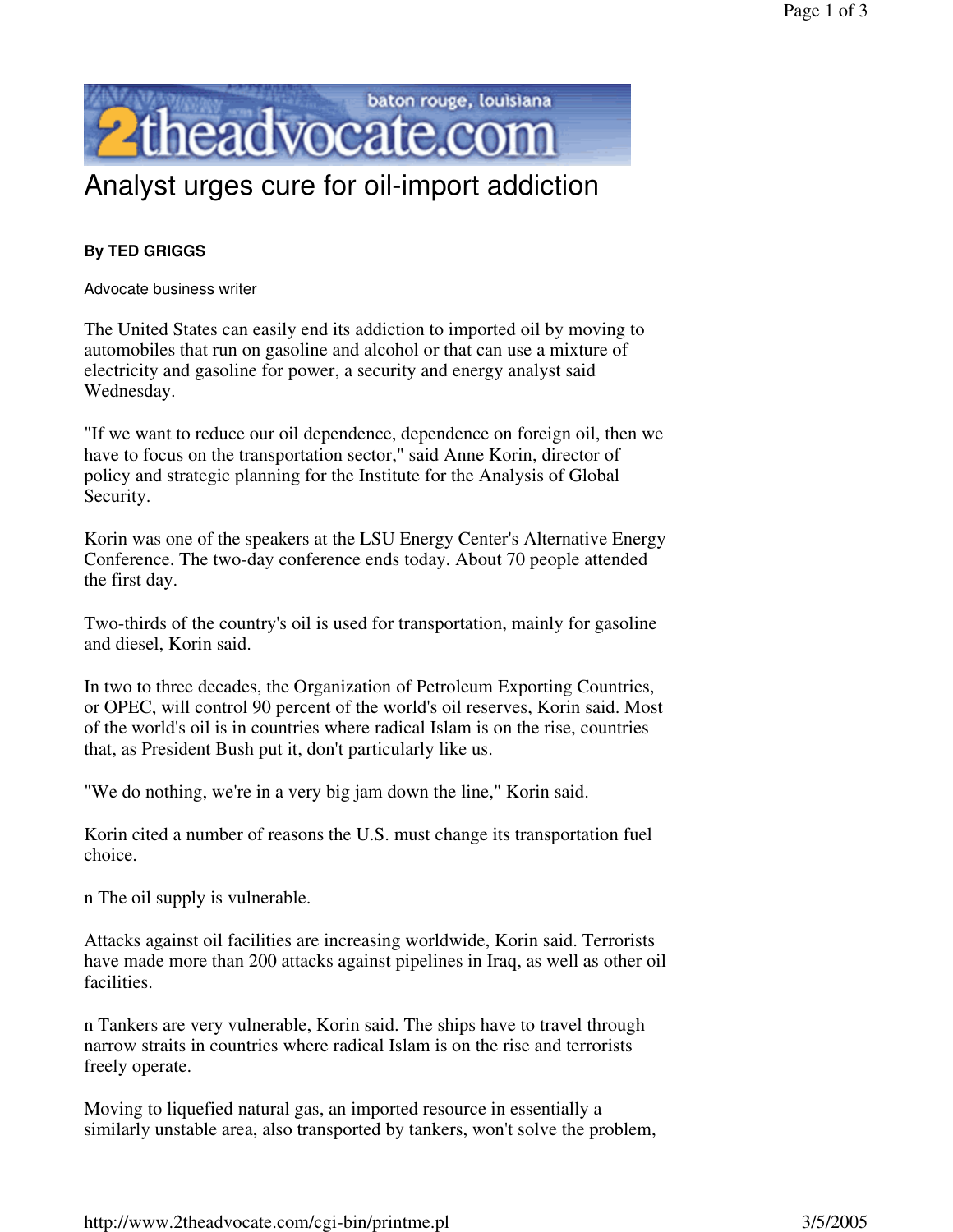Korin said.

n The countries funding terrorists get most of their money from energy exports.

"We are fighting a war against terrorism, and to put it very bluntly, we are paying for both sides of the war," Korin said.

n The rise of developing countries is putting more pressure on oil supplies and increasing the cost of energy.

"China and India together are a third of humanity, and they don't want to ride bicycles anymore," Korin said. The most-popular automobile in China is a sport utility vehicle.

China's oil consumption increased between 30 percent and 40 percent last year, Korin said. In order to secure their oil supplies, China and India are using the same tactics as the United States: diplomatic and military measures, including sales of weapons.

U.S. sanctions against Iran for its nuclear program have no teeth because China recently signed a huge energy deal with Iran, Korin said.

The United States needs a different strategy: shifting from imported oil to domestic energy resources, Korin said.

America has 25 percent of the world's coal, which makes us the Saudi Arabia of coal, she said. America also has lots of biomass, or agricultural and municipal waste; like coal, biomass can be turned into methanol, the same fuel used in Indy race cars.

America can alter its transportation fuels using existing technology, with little investment required, Korin said.

Flexible fuel vehicles can burn alcohol or gasoline or a mixture of both, Korin said. It would cost manufacturers less than \$100 more to make vehicles capable of burning both fuels.

The cost to retrofit an existing gasoline pump to handle methanol is around \$20,000, Korin said. The government can offer incentives to gas stations to make the changes.

The United States has plentiful supplies of solar, nuclear and wind power, she said. The way to get those energy sources into cars is electricity, through hybrid vehicles, which run on gasoline and battery power.

Hybrids increase gas consumption efficiency by 30 percent to 40 percent, Korin said.

Another option is "plug-in" hybrids. In addition to generating electricity from